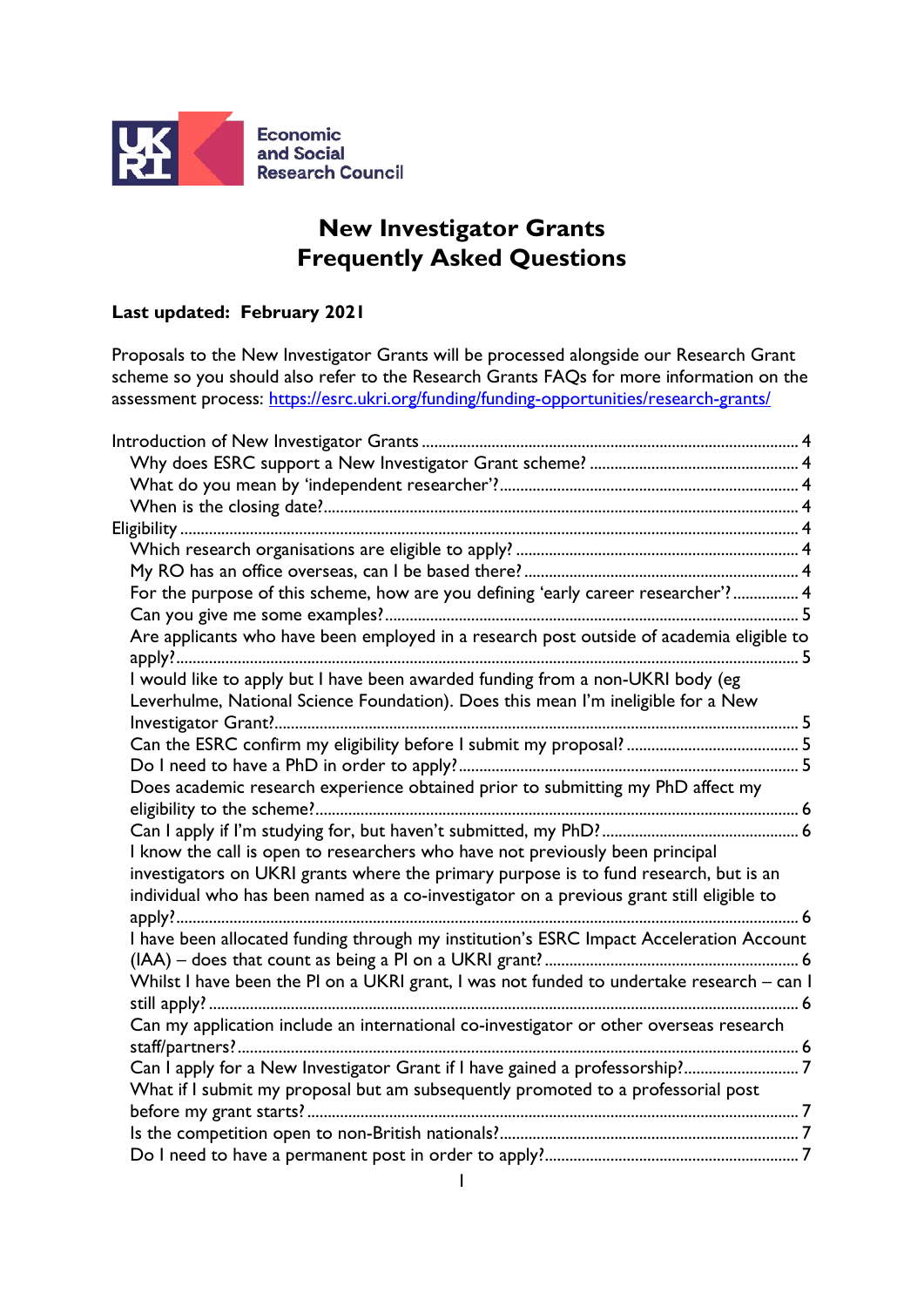| Am I eligible to apply to ESRC if a proposal based around the same research stream is       |  |
|---------------------------------------------------------------------------------------------|--|
| Can I apply for a New Investigator Grant if I've had funding for an RC Studentship?7        |  |
| Can I apply to another ESRC call at the same time as applying for a New Investigator        |  |
|                                                                                             |  |
| The guidance states that the ESRC expects to see a limited number of proposals from a       |  |
|                                                                                             |  |
|                                                                                             |  |
|                                                                                             |  |
|                                                                                             |  |
|                                                                                             |  |
| Is the New Investigator Grant primarily an opportunity to lead a research project, an       |  |
| early career training scheme, or a chance to build up my network of contacts? 8             |  |
| What if I'm only interested in the research project and not undertaking further skill       |  |
|                                                                                             |  |
|                                                                                             |  |
| Can I apply to this call to undertake a secondary data analysis project? 8                  |  |
|                                                                                             |  |
|                                                                                             |  |
| Is there a maximum time commitment that can be claimed from the grant?  9                   |  |
| I note that the scheme aims to support the principal investigator to manage a research      |  |
| project and team, what if I am unable to cost both my time and that of a research           |  |
|                                                                                             |  |
| If I am not planning to employ staff on the grant, can I use my experience in supervising   |  |
|                                                                                             |  |
|                                                                                             |  |
| When applying for the funding, will the staff element for the investigator be categorised   |  |
|                                                                                             |  |
|                                                                                             |  |
|                                                                                             |  |
|                                                                                             |  |
|                                                                                             |  |
|                                                                                             |  |
|                                                                                             |  |
|                                                                                             |  |
|                                                                                             |  |
|                                                                                             |  |
|                                                                                             |  |
|                                                                                             |  |
|                                                                                             |  |
|                                                                                             |  |
|                                                                                             |  |
|                                                                                             |  |
|                                                                                             |  |
| I would like to apply for a New Investigator Grant as the principal investigator and have a |  |
|                                                                                             |  |
|                                                                                             |  |
|                                                                                             |  |
|                                                                                             |  |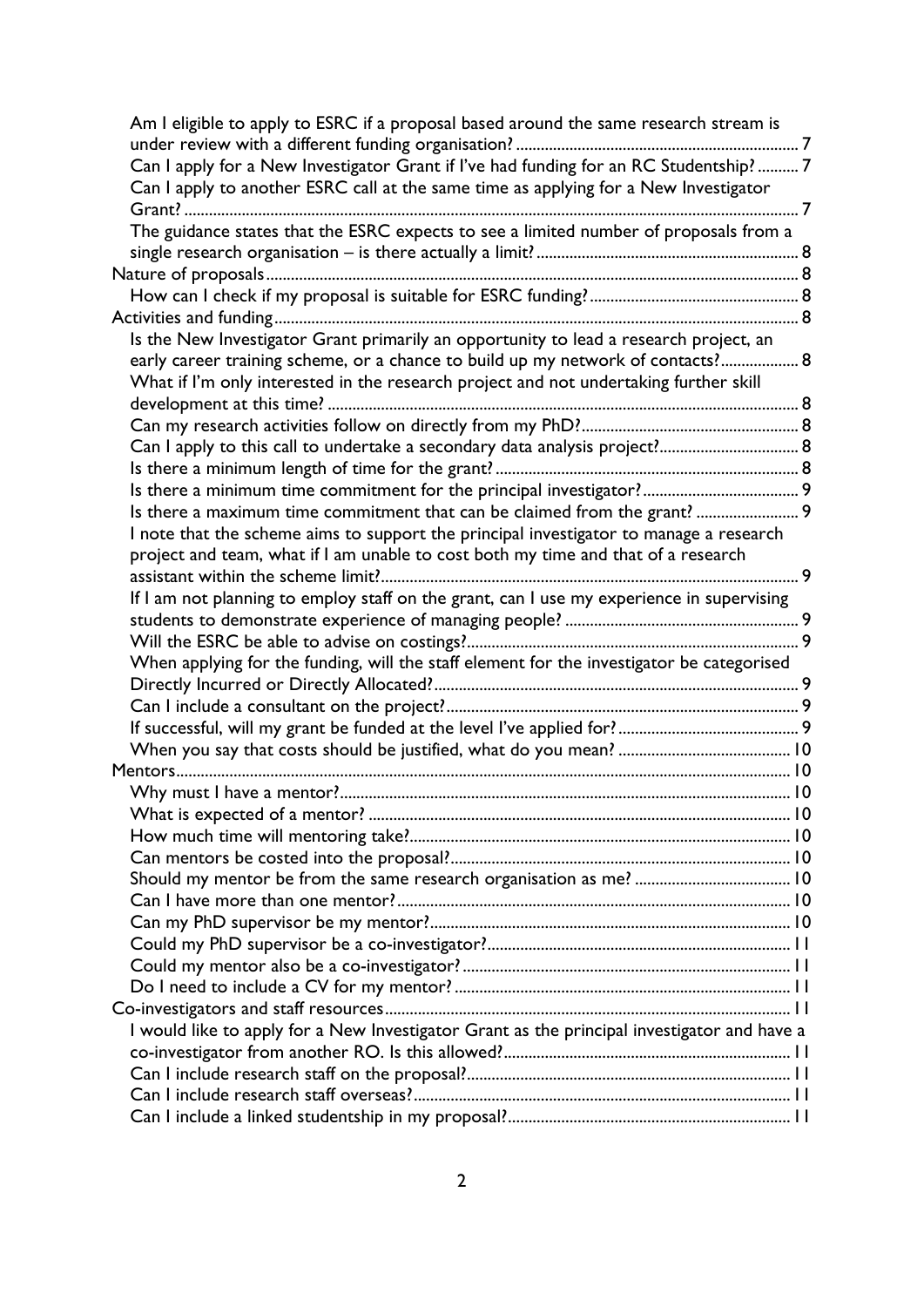| Where my research project includes employing a Research Assistant (RA), is funding           |  |
|----------------------------------------------------------------------------------------------|--|
|                                                                                              |  |
|                                                                                              |  |
|                                                                                              |  |
| I don't seem to be able to select myself as the principal investigator - does this mean that |  |
|                                                                                              |  |
|                                                                                              |  |
| I'm having trouble accessing or using the Je-S system. What shall I do? 12                   |  |
| I am not sure how to fill out a particular section of the Je-S proposal form. Can you help?  |  |
|                                                                                              |  |
|                                                                                              |  |
|                                                                                              |  |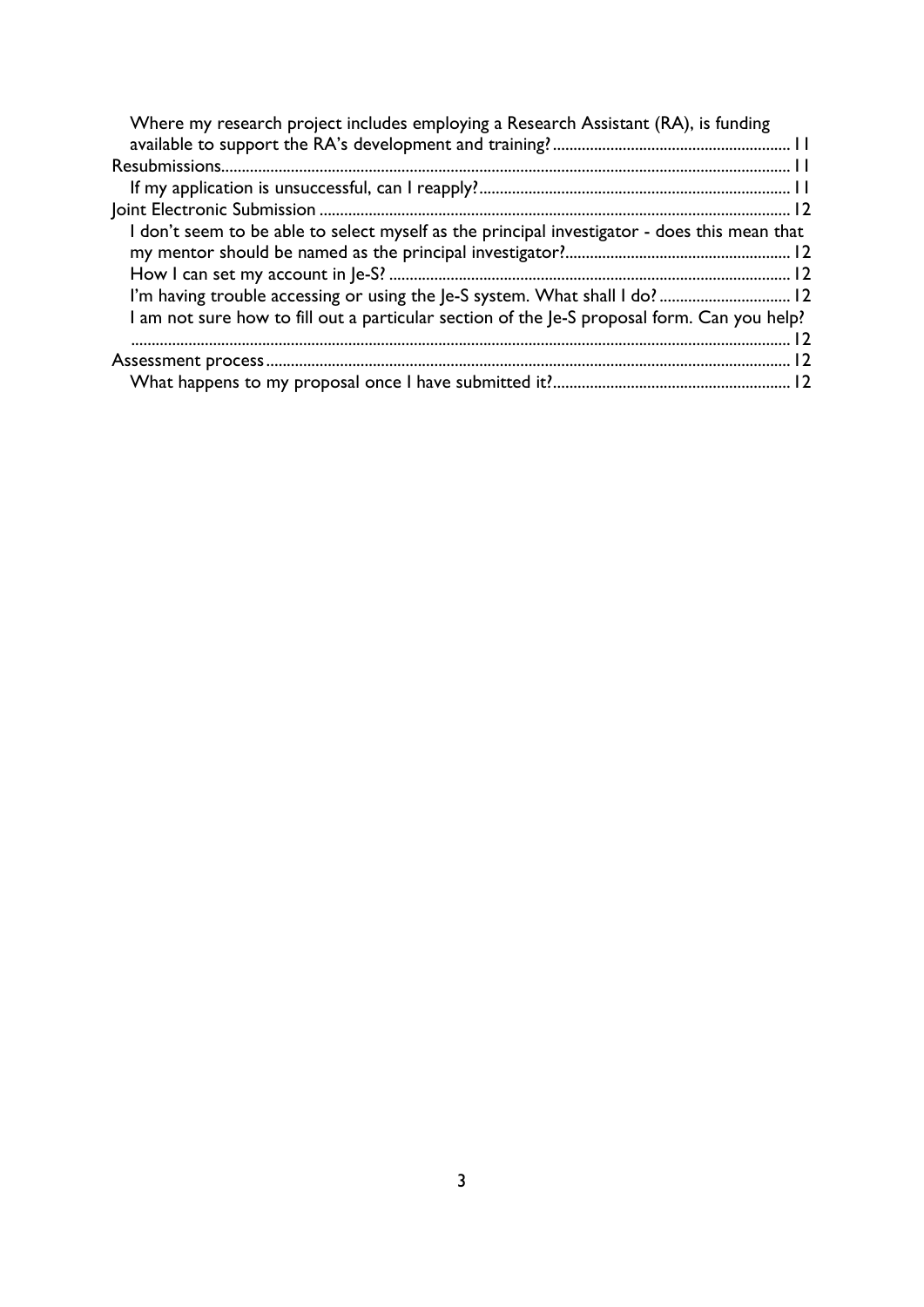## <span id="page-3-0"></span>**Introduction of New Investigator Grants**

#### <span id="page-3-1"></span>**Why does ESRC support a New Investigator Grant scheme?**

The consultation that informed the development of our 2015 Strategic Plan identified the lack of provision for early career researchers as a key issue. We subsequently undertook a review to consider evidence from a variety of sources to inform discussions about where ESRC support could add most value.

This review suggested that the period immediately post PhD and support for those seeking to become independent researcher were key transition points at which ESRC support could be the most effective. In light of that, we revisited our previous early career scheme, Future Research Leaders, and replaced it with two separate schemes – Postdoctoral Fellowships and New Investigtor Grants.

The **postdoctoral fellowship** scheme is for doctoral graduates who are within one year of completing their PhD, to give them the opportunity to consolidate their PhD through developing publications, their networks, and their research and professional skills.

The core objectives of the New Investigator scheme is to provide the opportunity for early career researchers to get their first major element of research funding and experience of managing a research project and team. Applicants would need to have a mentor and would be required to include plans for their continuing professional development.

### <span id="page-3-2"></span>**What do you mean by 'independent researcher'?**

Early career researchers may have participated in research projects as co-investigators or research staff but not had the opportunity to lead a research project in their own right. By referring to independent researchers we are referring to someone who has submitted their own proposal and taken on the role of principal investigator (PI). The PI takes the lead for both the intellectual leadership and conduct of the research as well as managing the project and team including observance of the terms and conditions.

### <span id="page-3-3"></span>**When is the closing date?**

There is no closing date; as with our Research Grants scheme proposals can be submitted at any time.

## <span id="page-3-4"></span>**Eligibility**

#### <span id="page-3-5"></span>**Which research organisations are eligible to apply?**

All UK research organisations (ROs) eligible for Research Council funding. Please see <https://www.ukri.org/funding/how-to-apply/eligibility/> for more information.

#### <span id="page-3-6"></span>**My RO has an office overseas, can I be based there?**

No, you must be based in the UK within reasonable travelling distance of your host RO except when on fieldwork or overseas visits.

#### <span id="page-3-7"></span>**For the purpose of this scheme, how are you defining 'early career researcher'?**

For the purposes of this scheme an early career researcher is someone who has yet to make the transition to being an independent researcher (see above definition of an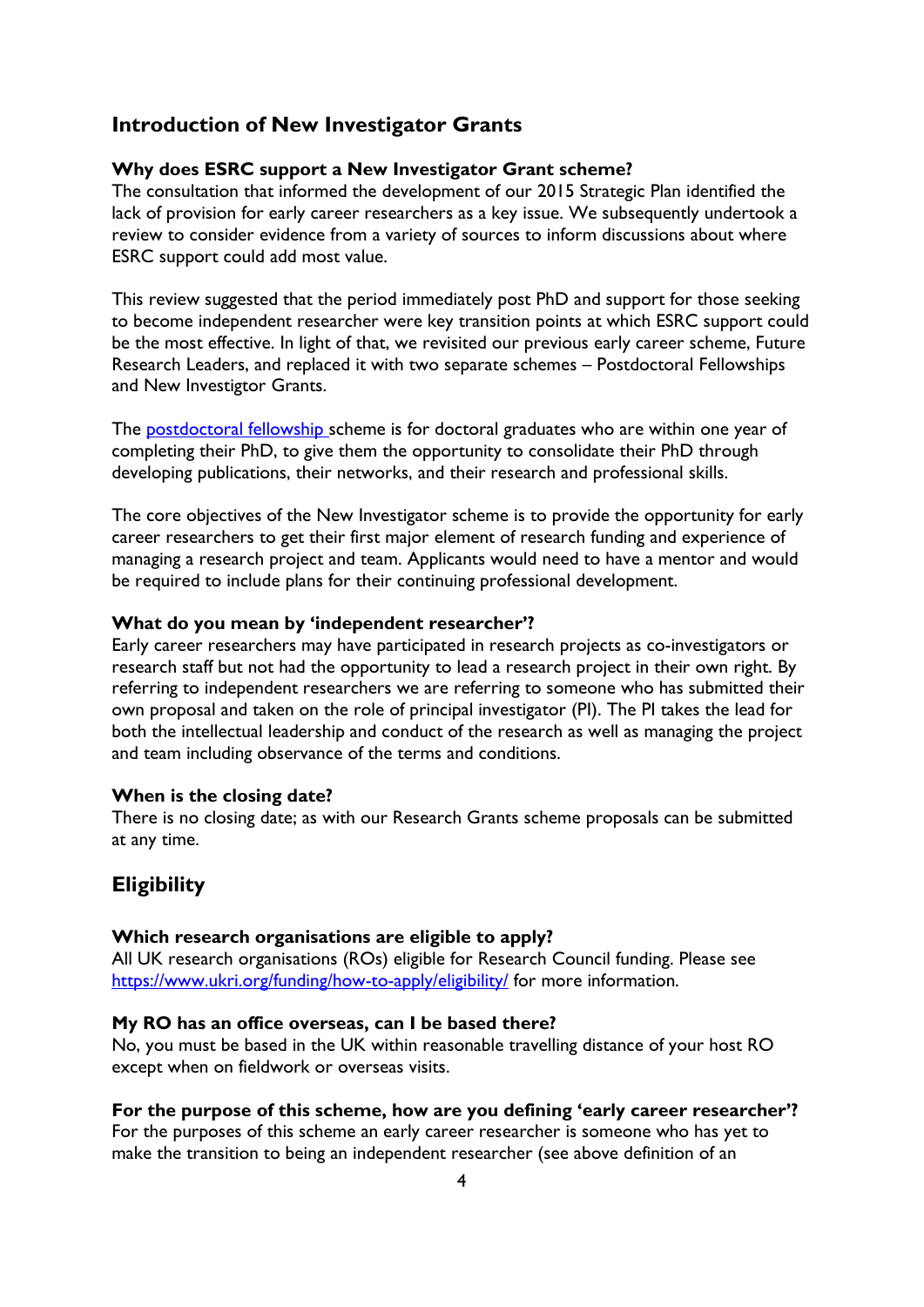independent researcher). In recognition of the increasing diversity of career trajectories, we are not providing a timebound definition of 'early career researcher' as our ambition is to be inclusive of people with different career paths and trajectories. As such, it is not possible to come up with a single definition that could apply to everyone, therefore the onus is now on applicants to articulate why they should be considered an early career researcher. This justification will be considered as part of the peer review process.

#### <span id="page-4-0"></span>**Can you give me some examples?**

Some researchers will embark on an active research career directly following their PhD but others won't and, as such, could still be considered as being an early career researcher for a longer period of time. For example:

- Those who have spent periods of time outside of academia i.e. due to illness, parental leave, unemployment or employment outside of academia in non-research roles;
- Applicants who may have been employed in academia but in posts with limited or no scope for their own research such as teaching-only contracts;
- Applicants may have had prior experience in one discipline but are aiming to re-skill in a new area of research.

## <span id="page-4-1"></span>**Are applicants who have been employed in a research post outside of academia eligible to apply?**

All applicants must justify why they should be considered an early career researcher and this should reflect all of their prior research experience, whether within academia or not, and must demonstrate they that they have not led and managed major research projects in their role.

## <span id="page-4-2"></span>**I would like to apply but I have been awarded funding from a non-UKRI body (eg Leverhulme, National Science Foundation). Does this mean I'm ineligible for a New Investigator Grant?**

Funding received from outside of UKRI would not preclude you from applying to this scheme however, given the limited funding available we would not expect applicants who had already received funding through a scheme aimed at supporting their transition to being an independent researcher to apply. Applicants who have been awarded grants or fellowships from a non-UKRI source must address how a new investigator grant would differ from their previous funding in terms of supporting the career development.

#### <span id="page-4-3"></span>**Can the ESRC confirm my eligibility before I submit my proposal?**

No. Applicants must provide a clear case as to why they should be considered an early career researcher as part of their application and this will be assessed as part of the peer review process. You may want to discuss how you articulate this with your institution's research office, your proposed mentor or your peers.

#### <span id="page-4-4"></span>**Do I need to have a PhD in order to apply?**

Given the aim of the scheme in supporting applicants seeking to transition to being an independent researcher, we would normally expect applicants for this type of scheme to be postdoctoral. However applications can be submitted by those who do not have a PhD if they can demonstrate that they have prior experience of conducting research at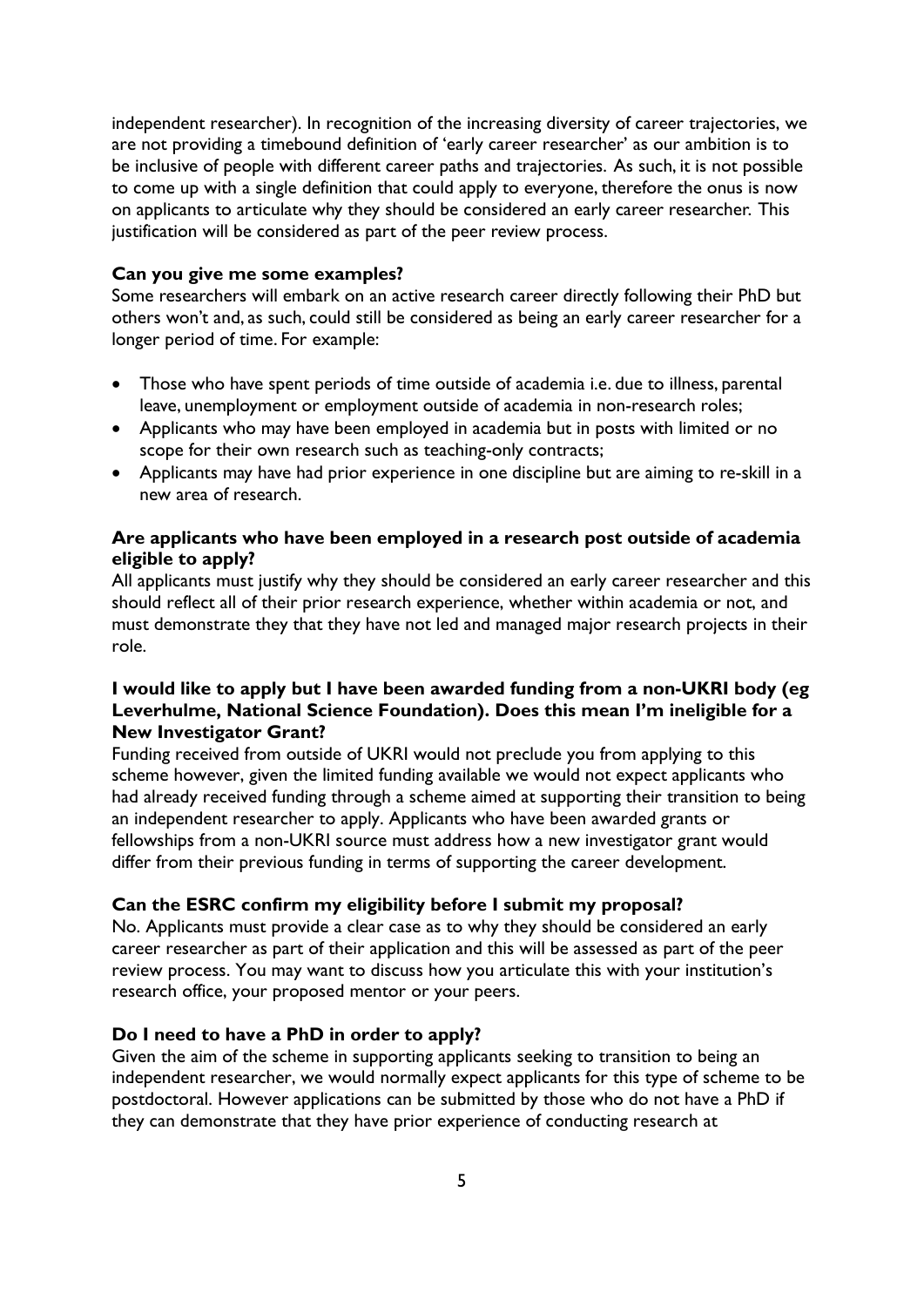postgraduate (and beyond) level and may hold a postgraduate qualification. For example, working at a non-governmental organisation, in government or the private sector.

### <span id="page-5-0"></span>**Does academic research experience obtained prior to submitting my PhD affect my eligibility to the scheme?**

This is a scheme for early career researchers, it is not anticipated that those who have had a significant level of research experience either before or after a PhD would apply unless they can demonstrate that their prior experience did not allow for independent research. For example, they might have held teaching-only posts.

#### <span id="page-5-1"></span>**Can I apply if I'm studying for, but haven't submitted, my PhD?**

Yes; however, you need to consider whether you would be able to demonstrate your transition to being an independent researcher responsible for the leadership and management of a research grant. If not, you may want to consider seeking funding for postdoctoral support first.

We have a **postdoctoral fellowships** scheme, which is being administered through our network of Doctoral Training Partnerships (DTPs) and Centres for Doctoral Training (CDTs), for doctoral graduates who are within one year of completing their PhD to give them the opportunity to consolidate their PhD through developing publications, their networks, and their research and professional skills.

## <span id="page-5-2"></span>**I know the call is open to researchers who have not previously been principal investigators on UKRI grants where the primary purpose is to fund research, but is an individual who has been named as a co-investigator on a previous grant still eligible to apply?**

Yes, previous co-investigators are eligible to apply as we see a clear distinction between the role of a PI and Co-I in terms of the intellectual leadership and management of the research.

### <span id="page-5-3"></span>**I have been allocated funding through my institution's ESRC Impact Acceleration Account (IAA) – does that count as being a PI on a UKRI grant?** No, being allocated funds via an IAA would not constitute being the PI on a research council grant.

## <span id="page-5-4"></span>**Whilst I have been the PI on a UKRI grant, I was not funded to undertake research – can I still apply?**

Those who have held grants where the primary purpose is not research (such as seminars, networks or funding aimed at maximsing the impact of earlier grants) can apply but will need to clearly articulate why they should be considered eligible for this scheme in their personal statement.

## <span id="page-5-5"></span>**Can my application include an international co-investigator or other overseas research staff/partners?**

Yes. International co-investigators can be included, please see our policy on this for further information: [https://esrc.ukri.org/funding/guidance-for-applicants/inclusion-of-international](https://esrc.ukri.org/funding/guidance-for-applicants/inclusion-of-international-co-investigators-on-proposals/)[co-investigators-on-proposals/](https://esrc.ukri.org/funding/guidance-for-applicants/inclusion-of-international-co-investigators-on-proposals/)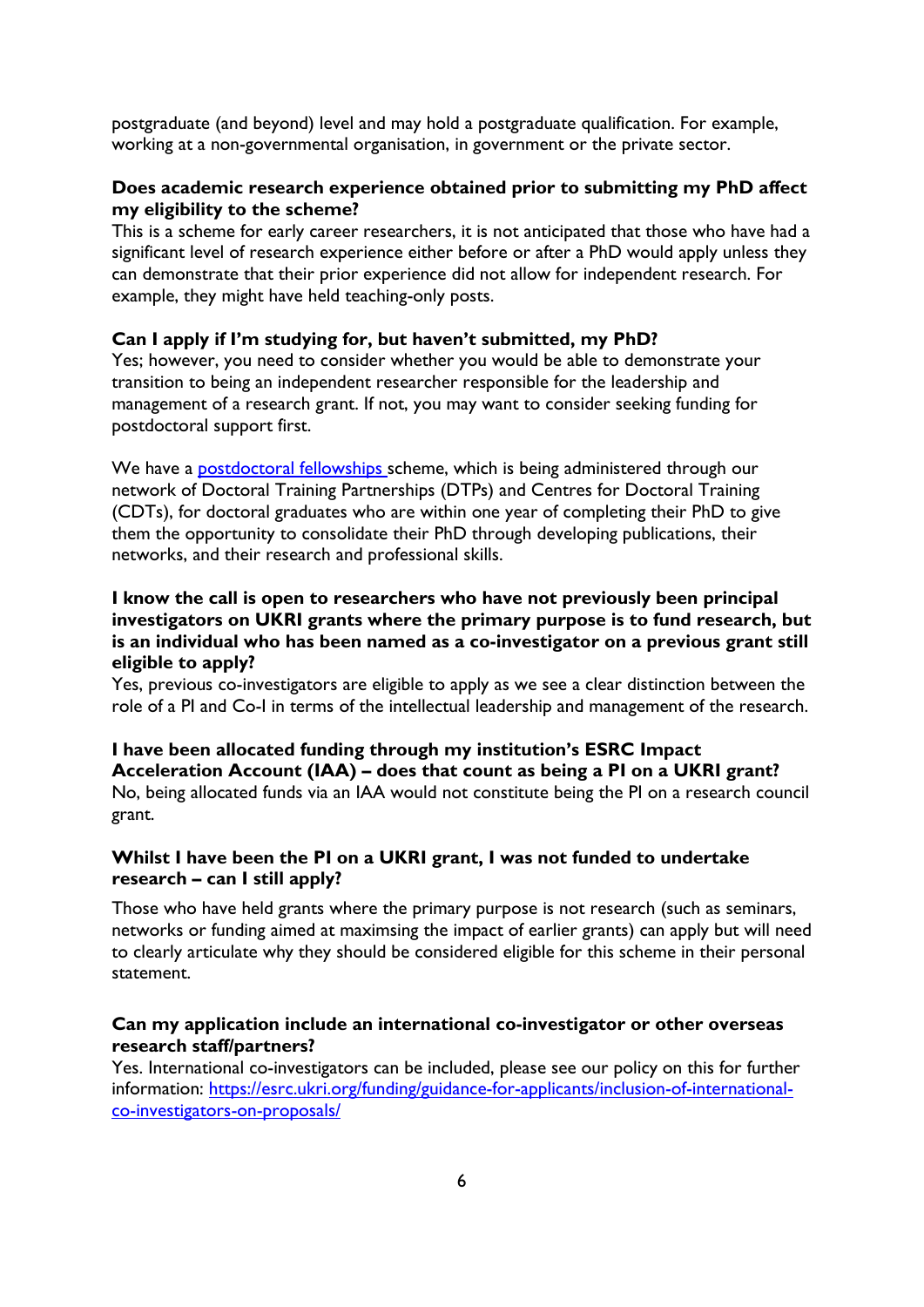## <span id="page-6-0"></span>**Can I apply for a New Investigator Grant if I have gained a professorship?**

No, the scheme is aimed at researchers who are transitioning to being an independent researcher. We would expect anyone who had gained a professorship to have already made that transition. Those who are associate or assistant professors are eligible to apply.

## <span id="page-6-1"></span>**What if I submit my proposal but am subsequently promoted to a professorial post before my grant starts?**

If you gain a professorship before the award starts then you are no longer eligible for this scheme but if your promotion occurs after the grant has started (and was not known about at the grant start date) the grant can continue provided the requirements of your new post are compatible with the programme of work.

### <span id="page-6-2"></span>**Is the competition open to non-British nationals?**

It's open to all nationalities, but to apply the applicant must have the support of a UK research organisation where they will be based for the duration of the grant.

### <span id="page-6-3"></span>**Do I need to have a permanent post in order to apply?**

No, as long as your research organisation is willing to provide the necessary support for your proposal and the portion of your salary not covered by the ESRC contribution for the duration of the grant. Please refer to the ESRC Research Funding Guide [\(https://esrc.ukri.org/funding/guidance-for-applicants/research-funding-guide/\)](https://esrc.ukri.org/funding/guidance-for-applicants/research-funding-guide/) for further information on eligibility of applicants.

## <span id="page-6-4"></span>**Am I eligible to apply to ESRC if a proposal based around the same research stream is under review with a different funding organisation?**

Yes, you can apply to different funding bodies outside of UKRI with the same project but not be funded for the same project from two different funders. If you were successful with both you would have to decide which one of the two to accept.

## <span id="page-6-5"></span>**Can I apply for a New Investigator Grant if I've had funding for an RC Studentship?**

Yes.

## <span id="page-6-6"></span>**Can I apply to another ESRC call at the same time as applying for a New Investigator Grant?**

Yes, as long as the two proposals are different in scope and content, as we do not allow the same proposal to be submitted to more than one scheme. We would expect the applications to be significantly different in terms of aims and objectives and/or methodological/analytical approach to a research question.

If you submit both proposals at the same time, and are successful with both, you would have to choose which grant you wanted to hold. If not, you would have to accept the first grants that is offered.

## **Can I apply for a UKRI Future Leaders Fellowship at the same time as applying for a New Investigator Grant?**

Yes if, as above, they are two different applications.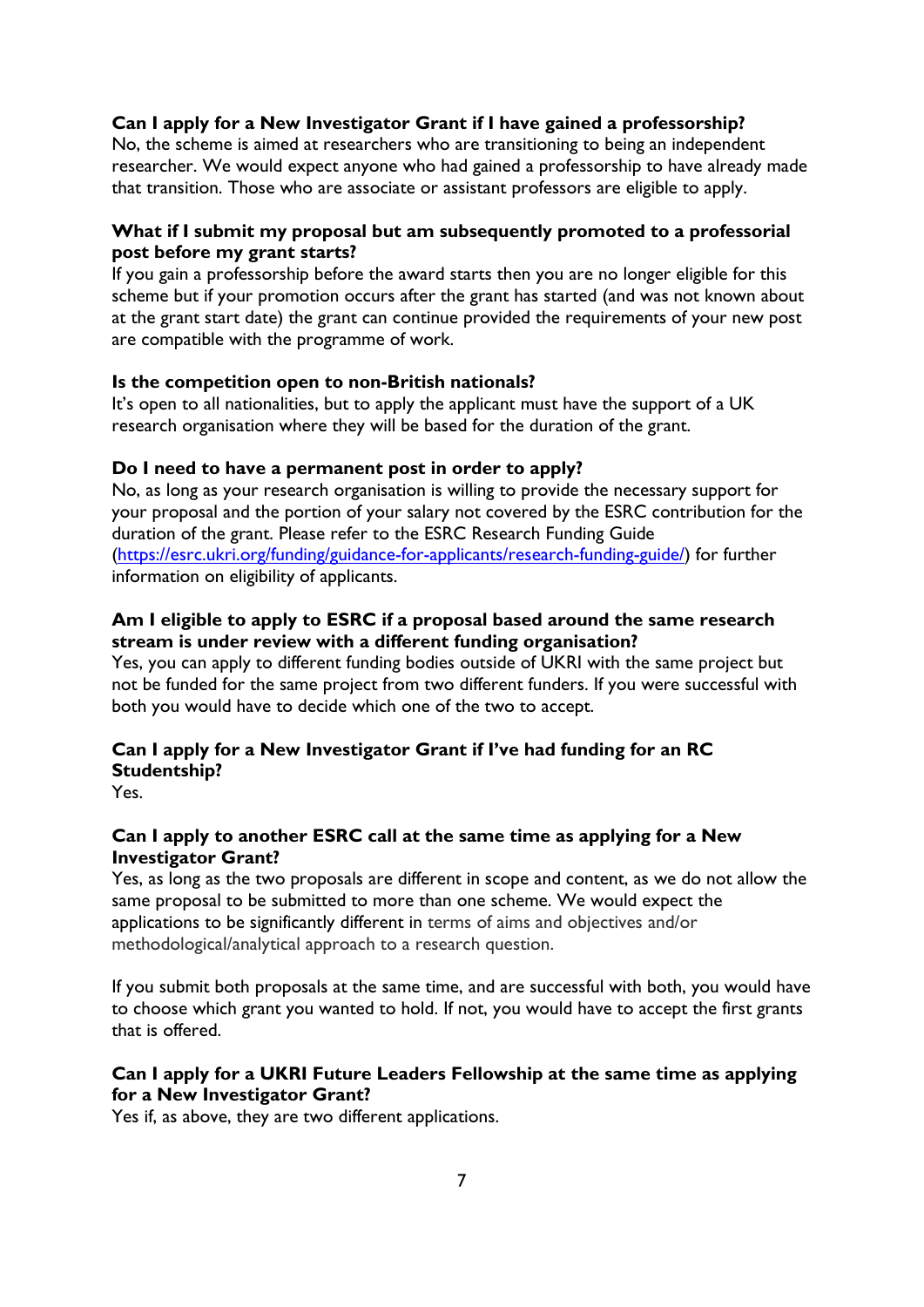## <span id="page-7-0"></span>**The guidance states that the ESRC expects to see a limited number of proposals from a single research organisation – is there actually a limit?**

No but research organisations should adhere to the ESRC policy on demand management as we will be looking closely at both the volume and quality of proposals ROs submit. For further information please see [https://esrc.ukri.org/about-us/performance](https://esrc.ukri.org/about-us/performance-information/demand-management/)[information/demand-management/](https://esrc.ukri.org/about-us/performance-information/demand-management/)

## <span id="page-7-1"></span>**Nature of proposals**

## <span id="page-7-2"></span>**How can I check if my proposal is suitable for ESRC funding?**

If you are unsure, please complete the remit query form available on our website: [https://esrc.ukri.org/funding/guidance-for-applicants/is-my-research-suitable-for-esrc-funding/.](https://esrc.ukri.org/funding/guidance-for-applicants/is-my-research-suitable-for-esrc-funding/) Your enquiry will be passed to the Remit Team, who will contact you directly. We strongly advise you to contact us prior to submission if your work encompasses the remit of more than one Research Council.

## <span id="page-7-3"></span>**Activities and funding**

## <span id="page-7-4"></span>**Is the New Investigator Grant primarily an opportunity to lead a research project, an early career training scheme, or a chance to build up my network of contacts?**

It is a combination of the intellectual leadership of a research project and the grant holder's continuing professional development.

## <span id="page-7-5"></span>**What if I'm only interested in the research project and not undertaking further skill development at this time?**

All applicants who apply for a new investigator grant must include a skill development plan as part of their application. The programme of activities should be tailored to support their transition to being an independent researcher. Proposals submitted to the New Investigators call that don't include a programme of skills development will not be accepted for processing.

## <span id="page-7-6"></span>**Can my research activities follow on directly from my PhD?**

We expect that in the process of completing your PhD you may have identified new, but related, avenues for further enquiry, so your New Investigator Grant proposal may be related to your PhD. However, you will need to demonstrate very clearly within your proposal how you will make the transition to being an independent researcher.

## <span id="page-7-7"></span>**Can I apply to this call to undertake a secondary data analysis project?**

Yes, you can as long as your proposed programme of work also addresses the developmental aspect of New Investigator Scheme. If not, you should consider applying to the Secondary Data Analysis Initiative (SDAI).

#### <span id="page-7-8"></span>**Is there a minimum length of time for the grant?**

No, there's no minimum length but it must be sufficient to support the transition to independent researcher.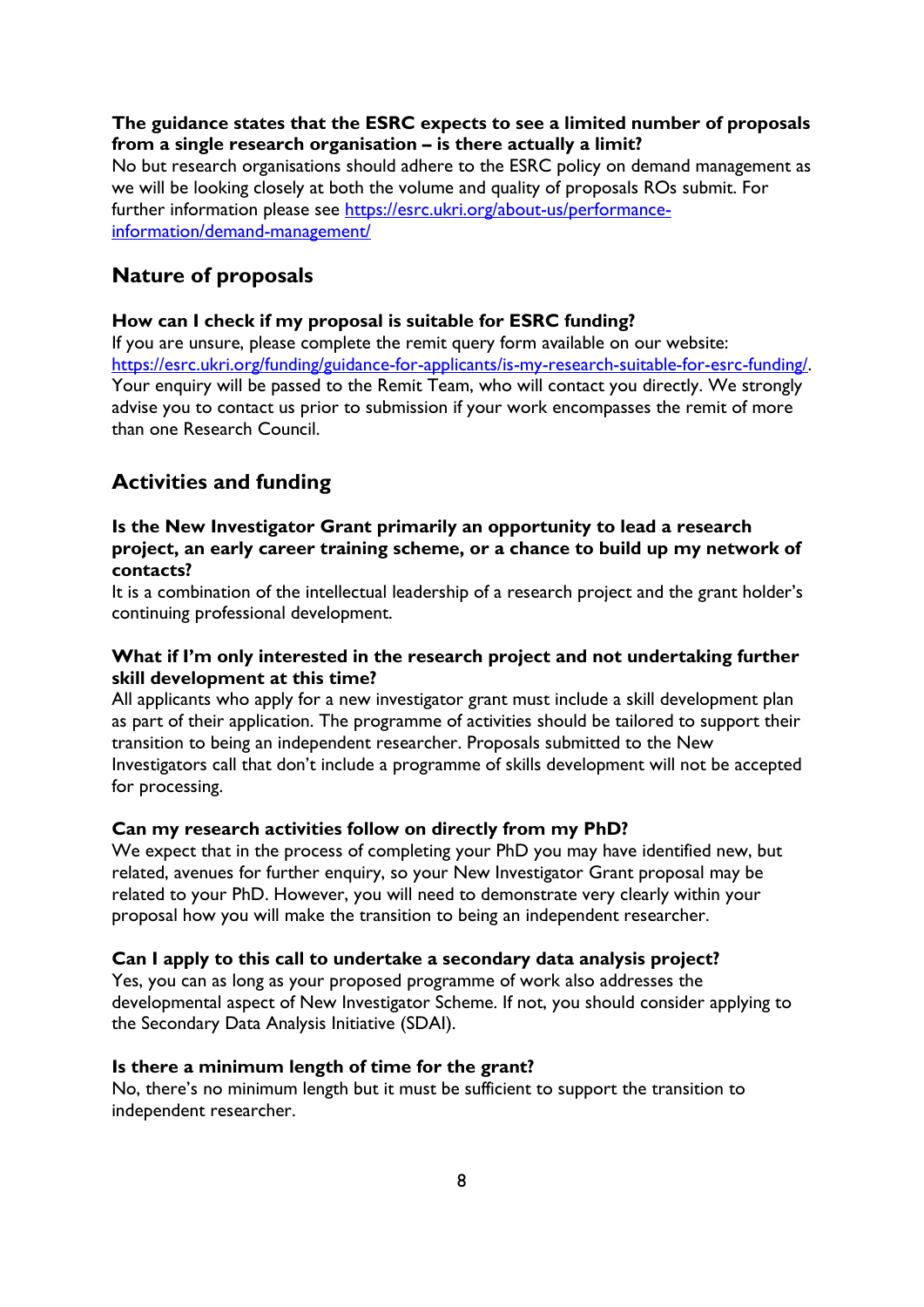#### <span id="page-8-0"></span>**Is there a minimum time commitment for the principal investigator?**

No, although reviewers will be looking to be assured that the proposal is compatible with the aims of the scheme in terms of leading and managing the grant and the associated skill development activities.

#### <span id="page-8-1"></span>**Is there a maximum time commitment that can be claimed from the grant?**

It's down to the applicant(s) to determine the configuration and time commitment of the team based on the project being proposed. As such there's no limit on the proportion of time they can request but it must be clearly justified in relation to the project and the aims of the scheme in supporting the transition to being an independent researcher.

## <span id="page-8-2"></span>**I note that the scheme aims to support the principal investigator to manage a research project and team, what if I am unable to cost both my time and that of a research assistant within the scheme limit?**

The configuration of the research team should be informed by project being proposed. Whilst there is no limit on the time commitment of the principal investigator it is important to remember that this is a grant, rather than a fellowship, and you need to consider whether what is being proposed is in line with the overarching aims of the scheme. If you are struggling to configure the team within the overall limit of the scheme you should consider both your own time commitment along with the proposed scope and duration of project or whether a different call might be more suitable for what you are planning to do.

## <span id="page-8-3"></span>**If I am not planning to employ staff on the grant, can I use my experience in supervising students to demonstrate experience of managing people?**

No, we do not see supervising students as being equivalent to managing a team.

We also recognise that applicants may have had prior experience of managing teams so if you are not proposing to employ research staff you need to consider what evidence you can provide of management experience to reassure assessors that by the end of the award you would be in a position to manage major projects and teams of researchers

#### <span id="page-8-4"></span>**Will the ESRC be able to advise on costings?**

No, you should contact your research organisation's finance office for advice.

## <span id="page-8-5"></span>**When applying for the funding, will the staff element for the investigator be categorised Directly Incurred or Directly Allocated?**

The principal investigator's time should be added under directly allocated costs if they are working directly on a project but their time charged to the grant will be based on estimates rather than actual costs. Where costs are actual, auditable and verifiable, they should be included under the Directly Incurred heading.

#### <span id="page-8-6"></span>**Can I include a consultant on the project?**

Yes, as long as it is within the overall limit for the call and their role and contribution to the project is clearly justified.

#### <span id="page-8-7"></span>**If successful, will my grant be funded at the level I've applied for?**

No, not necessarily. In assessing your proposal reviewers will need to be assured that it offers good value for money and that the requested costs are appropriate for the proposed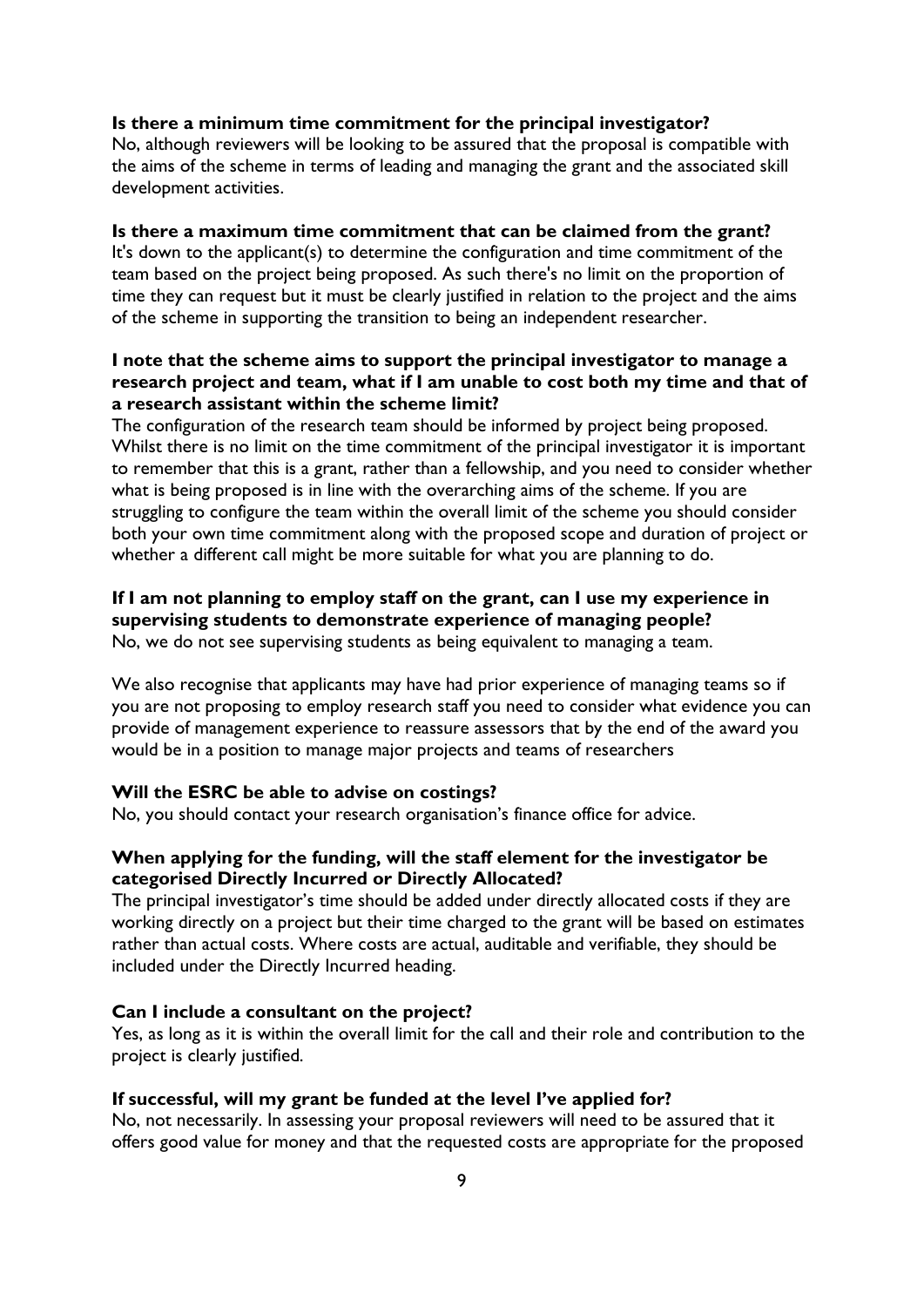programme of activities. Costs will be checked to ensure that they are eligible under our research funding rules and that they have been clearly and adequately justified. Costs that are ineligible or unjustified will be removed from the amount awarded.

### <span id="page-9-0"></span>**When you say that costs should be justified, what do you mean?**

We need to be clear about how you've arrived at the costs you're requesting and why they are necessary for the successful completion of the project. This should be detailed in the justification of resources attachment.

## <span id="page-9-1"></span>**Mentors**

#### <span id="page-9-2"></span>**Why must I have a mentor?**

As an early career researcher, your learning stands to be enhanced by drawing on the expertise and contacts of an academic mentor who will be internationally acknowledged as an expert in your field of enquiry. You can turn to your mentor regularly for advice on aspects of your research project, for an introduction to other academic experts and senior practitioners or policymakers in your mentor's network, and for advice on your research and knowledge exchange skills training and development programme.

### <span id="page-9-3"></span>**What is expected of a mentor?**

The role of the mentor is to supervise and support the work of the PI (both scientific and non-scientific), answer any queries and help with any problems that may arise during your research. They will not be directly involved in running the project, their role is advisory. It is expected that regular contact will be maintained between the PI and mentor, and that the mentor will review progress against agreed milestones (including the implementation of the training and development programme).

#### <span id="page-9-4"></span>**How much time will mentoring take?**

We anticipate mentoring time will be around one to three hours per week, but the exact commitment will depend on the understanding between mentor and grant holder and should be confirmed within the mentor's statement.

#### <span id="page-9-5"></span>**Can mentors be costed into the proposal?**

No.

#### <span id="page-9-6"></span>**Should my mentor be from the same research organisation as me?**

Yes. Ideally applicants should have a single mentor based at the same research organisation as the PI. If it is not possible to find a mentor with all the suitable knowledge within the PI's organisation a second mentor may be appointed for this purpose from another organisation.

#### <span id="page-9-7"></span>**Can I have more than one mentor?**

Yes, this is particularly encouraged for proposals that are on the borderline between social sciences and other disciplinary areas or where an extended period at an overseas RO is planned. The need for more than one mentor should be clearly articulated in the proposal.

### <span id="page-9-8"></span>**Can my PhD supervisor be my mentor?**

The purpose of the New Investigator Grant is to support the transition to being an independent researcher. As such we would encourage applicants to consider how they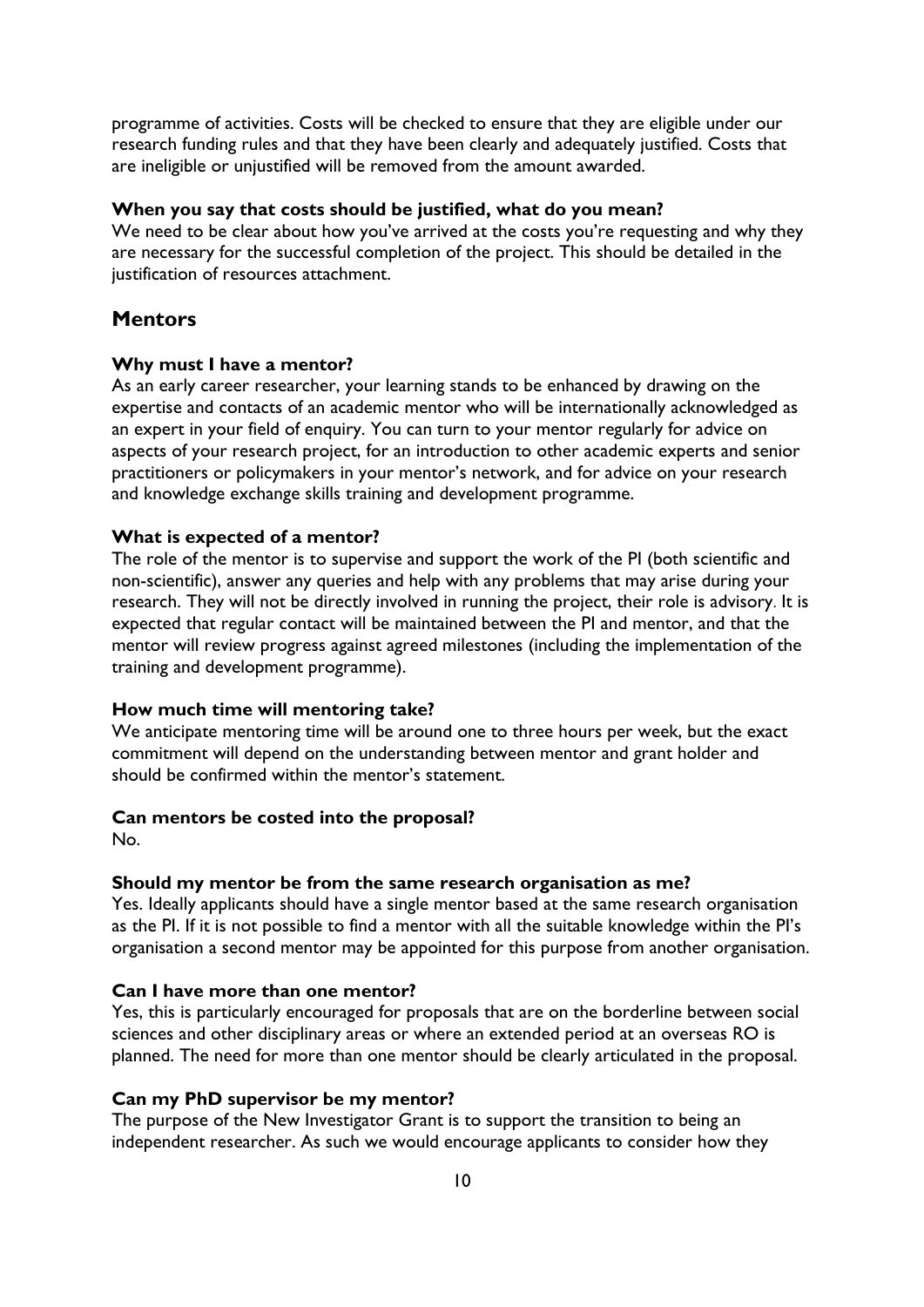might link to, and be influenced and challenged by, a wider network of academics working in the area, and therefore how the grant would be a step forward from their PhD. Therefore we would not normally expect the mentor to be your principal supervisor, although we do recognise that this is not always practical. Ultimately it's down to you to justify your choice, but you must be able to demonstrate that the grant will have a demonstrable impact on your career trajectory.

#### <span id="page-10-0"></span>**Could my PhD supervisor be a co-investigator?**

There's nothing to preclude your PhD supervisor from being a co-investigator but you'd need to think about how this would fit with the aim of the scheme in terms of your transition to becoming an independent researcher.

#### <span id="page-10-1"></span>**Could my mentor also be a co-investigator?**

No, we would consider the two roles to be distinct.

#### <span id="page-10-2"></span>**Do I need to include a CV for my mentor?**

Yes, a CV will be required for each mentor.

## <span id="page-10-3"></span>**Co-investigators and staff resources**

## <span id="page-10-4"></span>**I would like to apply for a New Investigator Grant as the principal investigator and have a co-investigator from another RO. Is this allowed?**

Yes; you should explain the role and contribution of all team members within the proposal.

#### <span id="page-10-5"></span>**Can I include research staff on the proposal?**

Yes. All costs, including staff ones, must be clearly and adequately justified in the proposal.

## <span id="page-10-6"></span>**Can I include research staff overseas?**

Yes, if your research involves fieldwork overseas you can include the costs for local researchers.

#### <span id="page-10-7"></span>**Can I include a linked studentship in my proposal?**

No, studentships cannot be included in this call.

## <span id="page-10-8"></span>**Where my research project includes employing a Research Assistant (RA), is funding available to support the RA's development and training?**

Yes, your responsibility as PI extends to supporting their development as a researcher. You need to identify whether the RA has any learning needs related to fulfilling their project duties effectively, and to arrange appropriate opportunities to meet those learning needs.

## <span id="page-10-9"></span>**Resubmissions**

#### <span id="page-10-10"></span>**If my application is unsuccessful, can I reapply?**

We have an invited resubmission-only policy so you cannot resubmit an amended proposal. You can submit a new proposal with a significant change of focus with fresh or significantly modified objectives and/or an entirely revised methodological/analytical approach to a research question. Please see our website for further information: <https://esrc.ukri.org/funding/guidance-for-applicants/resubmissions-policy/> and the guidance